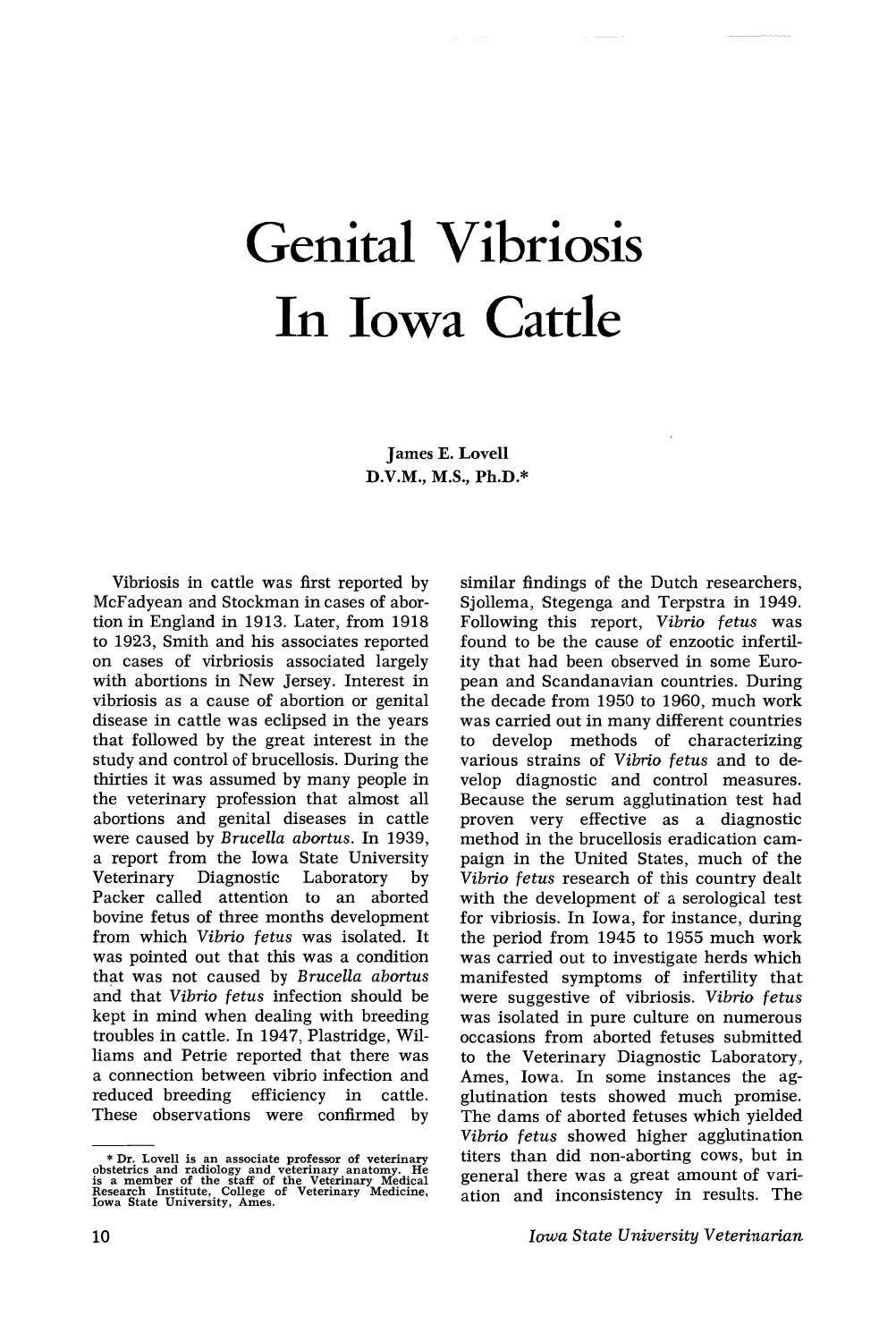difficulties experienced in interpreting the results of herd studies because of false positive tests in herds which were not experiencing abortions or infertility were so great that efforts to perfect this method of diagnosis were abandoned. (Packer 1963)

 $\hat{J}$ 

The problems of herd infertility that were called to the attention of the Veterinary Obstetrics staff of the Iowa State University Clinic were largely herds that were using a breeding program which employed a herd sire, either exclusively or in combination with artificial insemination. The majority of the problems were beef herds using natural service. Many instances of devastating infertility were traced to the use of newly acquired bulls. The symptoms fit the classical description of vibriosis or trichomoniasis. *Trichomonas fetus* was isolated in a few instances, but attempts to demonstrate *Vibrio fetus* from semen or preputial material resulted in negative findings. (Emmerson 1963)

In 1950, Ruebke studied the bacterial flora of the male genital tract using 50 apparently normal bulls and steers from Iowa. He found that many genera of bacteria normally inhabit the prepuce of the bull but did not report finding any bacteria of the genus *Vibrio* in his survey. The preponderance of fast growing types of bacteria in the bull's prepuce presents a serious problem in the isolation of vibrio from suspected bulls. Unless special methods are used, it is impossible to isolate vibrios from the grossly contaminated material of the prepuce. Thus the attempts to demonstrate this organism in suspected bulls failed to yield positive results in many of the investigations that were carried out in Iowa. An additional problem is the method by which the preputial sample is collected. During the decade from 1950 to 1960, the pipette and rubber bulb method was employed in which a small amount of smegma containing epithelial debris and other material in the prepuce was scraped into the end of a plastic pipette. This material was then suspended in saline which was later examined for trichomonads and submitted to bacteriological examination. The bacteriological reports on this material and on semen invariably showed the isolation of *Proteus, Pseudomonas, Escherichia coli* or some other organism that is a frequent preputial inhabitant.

From 1950 to 1960, research workers were very active in the field of vibrio investigations. Much of the work of this period is summarized in the proceedings of a panel of experts on vibriosis organized by the Food and Agriculture Organization of the United Nations. A report of this group was edited by Laing. (1960)

After techniques were developed to isolate the vibrio organism, studies on the pathogenicity, biochemical characterization of various strains and host specificity and relationships remained imminent. Bryner and Frank ( 1955) reported a method of identification of *Vibrio fetus* based on biochemical characteristics. This work differentiated vibrios on the basis of the reaction to the catalase test and the production of hydrogen sulfide. The catalase positive vibrios were thought to be true *Vibrio fetus* and the catalase negative vibrios that produce large quantities of hydrogen sulfide were not incriminated as causing abortion and infertility in cattle and later were given the name *Vibrio bubulus.*

Florent (1956) explained that *Vibrio fetus* is divided into two types: *Vibrio fetus intestinalis* and *Vibrio fetus venerealis*. *Vibrio fetus intestinalis* flourishes in media containing 1% glycine and is an inhabitant of the intestinal tract of cattle, sheep and swine. It is not able to survive in the bovine vagina but is the cause of ovine vibrionic abortion and sporadic abortion in cattle.

*Vibrio fetus venerealis* will not grow in media containing 1% glycine; its predilection site is the prepuce of the bull and genital tract of the cow and heifer. It is able to survive in the bovine vagina, cause infertility and occasionally abortion in cattle. This is the organism that is of greatest interest in the study of vibriosis in cattle.

At the present time, these bases of biochemical characterization are widely accepted as methods for determining the types and pathogenicity of vibrio strains.

*Issue,* No.1, 1963-64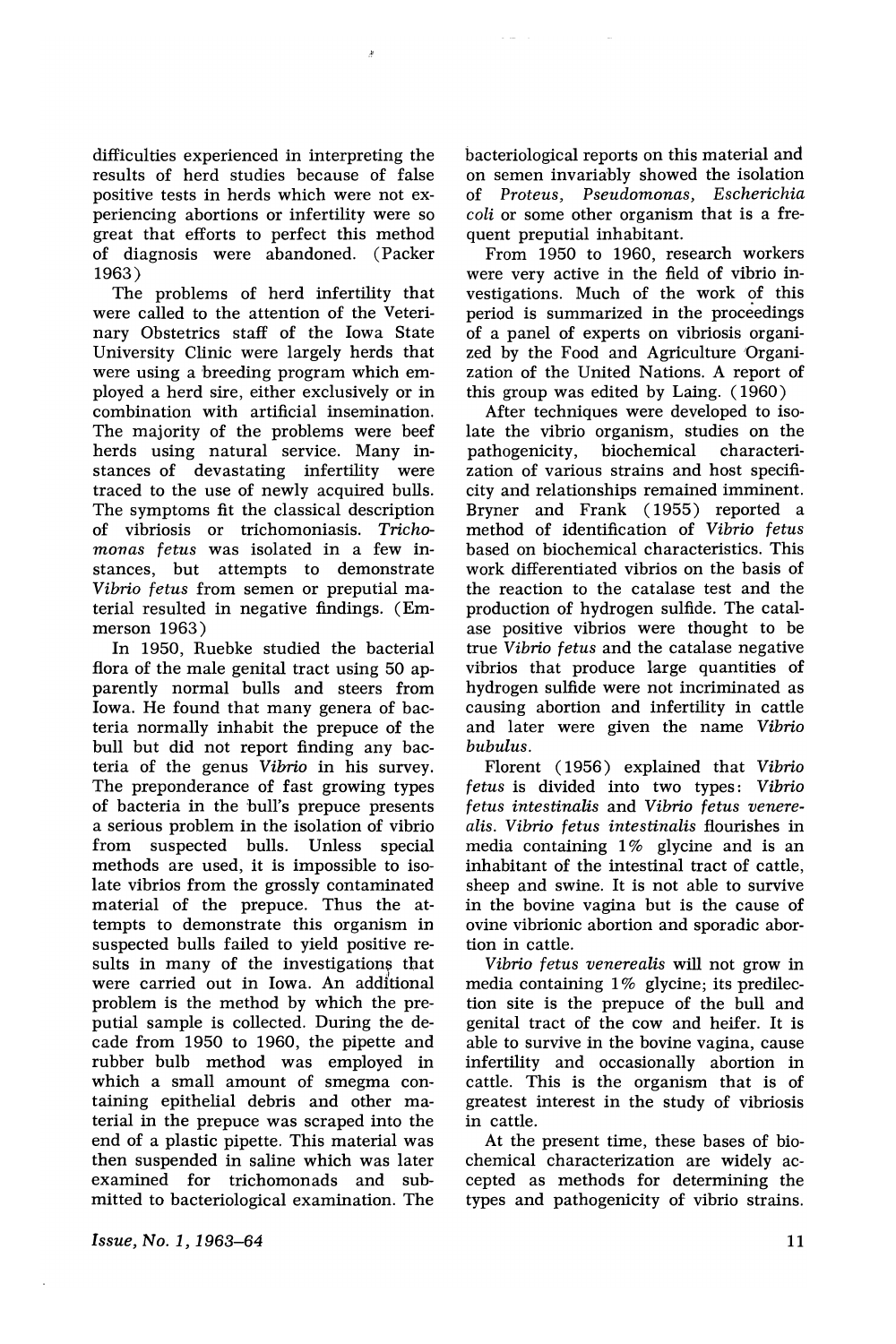There is a great amount of evidence that serological methods using the complement fixation test and other tests related to the antigenic structure of the organism would be a more reliable method of classifying vibrios. (Mitscherlich and Liess, 1958) Additional research is needed to complete our understanding of the various strains of vibrio, their pathogenicity and host specificity.

# *Epidemiology* of *Vibriosis in Cattle*

Infection with *Vibrio fetus venereaalis* is almost always venereal. Transmission by any other means is very rare. Either the cow or the bull may spread the disease. The infection may be brought into a herd by the introduction of an infected, non-pregnant female or one that aborts after introduction into the herd. The male then becomes infected and exposes all of the females he breeds. More frequently the infection comes into a herd by means of a purchased, borrowed, cooperatively owned or rented bull. No clinical abnormalities can be observed in bulls which are carriers or transmitters of the organism.

The infection may also be transmitted by artificial insemination if semen containing viable *Vibrio fetus* organisms is used. This possibility is highly improbable when semen is produced by artificial insemination establishments that employ rigid health examinations and frequent periodic examinations on bulls before admission to the stud. Most outbreaks of the disease in Iowa occur in herds which are using natural service exclusively or a combined program of natural and artificial service. Once infected, bulls remain carriers for a long time; periods up to six years have been reported.

## *SymptomB*

In the exposed susceptible cow or heifer, infection is first acute but gradually develops into a chronic form. Infertility is usually associated with the acute form of the disease. In the early stages of the disease, vaginal examination may

show a catarrhal vaginitis. The cervix and vaginal mucous membrane may be hyperemic and edematous. In a newly infected herd about 15 to 45% of the animals will conceive on the first service. The remainder will return to estrus, often repeatedly with interservice periods being irregular and frequently long. When mating is continued, most animals become pregnant after approximately 90 days or longer. After this, the disease becomes chronic and fertility will be fairly normal. The abortion rate with this disease is usually low. Abortions are most common about the fifth or sixth month and may occur in those cows that become pregnant to the first service. In chronically infected herds, the older cows are largely resistant and the symptoms of infertility are manifest mainly in the heifer. In many areas, chronically infected herds are maintained and the reproductive rate is not as good as it should be, but the condition remains undiagnosed. Breeding dition remains undiagnosed. Breeding bulls from a herd such as this could easily introduce the infection into a vibrio-free herd. In newly infected herds, the delay in conception in a high percentage of the females of the herd upsets the breeding program so that the conception rate is low and many cows that do conceive drop their calves in late summer or fall. This creates an inefficient program. In several instances purebred herds in Iowa have suffered severe financial losses.

## *Diagnosis, Treatment and Control*

Isolation of *Vibrio fetus venerealis* is the most direct method of diagnosis. This may be done by culturing the cervical mucus of suspect cows or by culturing the cervical mucus of suspect cows or by culturing the semen or preputial washings from suspect bulls. There has been a great amount of interest in testing bulls because infected bulls in an artificial insemination center may be a focus for wide distribution of the disease. Bulls may be tested by the direct culturing method or by test-mating of heifers. Test-mating of heifers has been used extensively in Denmark. (Adler 1957) This system involves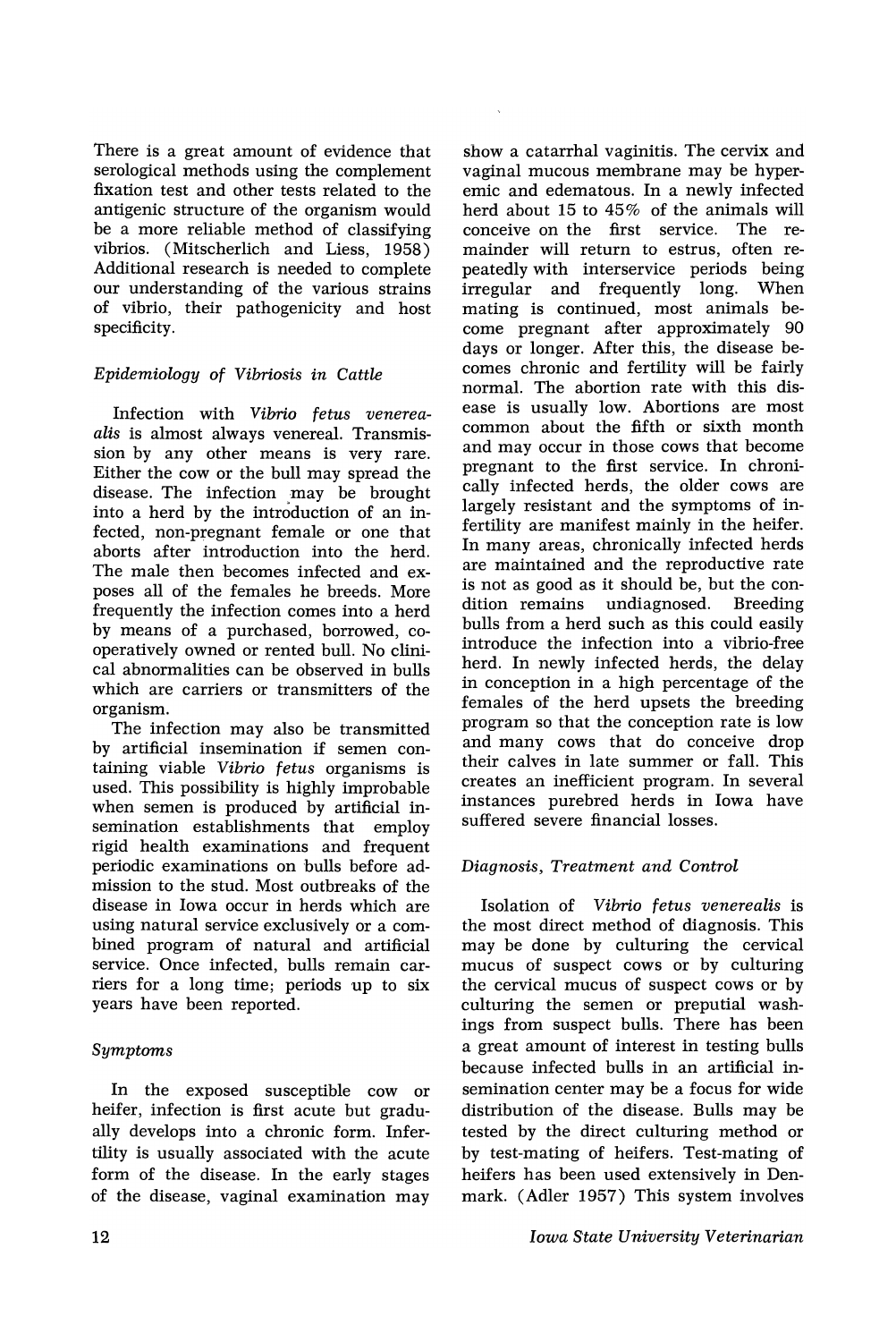depositing the sediment from preputial washings of suspect bulls into the cervix and uterus of non-infected heifers. This method uses the cervix and uterus as a selective culture medium in which the vibrio organism will flourish while the contaminants are eliminated. At a later time a pure culture of vibrio can be recovered from the heifer if the inoculating material came from an infected bull.

The direct culturing method presents the problem of contending with the contaminating organisms that may over-grow the plates and obliterate the vibrio organism.

Indirect methods such as serological tests and cervical mucus agglutination tests are subject to great variation. They are considered by some to have value when used on a herd survey basis but are of very little value in determining whether or not the infection is present in a particular individual.

Controlling the disease by treatment does not seem to be very successful. Antibiotic infusions into the uterus of infected cows has been reported to shorten the convalescent period in some cases. Successful treatment of infected bulls has been reported by Garm *et al.* (1953) and many other investigators but there is some question as to how permanent the elimination of the infection from the prepuce is. Antibiotic treatment of semen to be used for artificial insemination has been reported to be effective in controlling the spread of vibriosis. (Elliott *et al.* 1961) This is a poor substitute for using only vibrio-free bulls in bull studs.

The types of beef cattle programs that are prevalent in Iowa employ natural service to a large extent. Herd sires are frequently transferred from one herd to another on a variety of arrangements such as sale, cooperative ownership, loaning or rental basis. Frequently, even in the sales of young bulls, the individuals are allowed to serve several females before sale to ascertain the bull's capability as a breeder. This type of interchange of bulls between herds provides a natural means for the dissemination and spread of venereal infections including vibriosis.

In designing a control program, the .

*Issue, No.1, 1963-64*

problem of establishing or maintaining a herd of beef cattle that is free of the infection arises. There are three alternatives for preventing the exposure of females: exclusive use of artificial breeding using semen from vibrio-free bulls; purchase of herd sires that have never been previously used for breeding; purchase of older bulls from herds which are known to be free of the disease if suitable diagnostic tests have first been applied to them and have been found to be negative. The need arises for having a test procedure that is suitable for testing bulls that are to be taken into artificial breeding centers and also for testing bulls to be taken into vibrio-free herds as herd sires. The test procedure employed in this survey would be suitable for this purpose. It could also be used for the diagnosis of vibriosis in problem herds.

Because the contaminating organisms present in the bull's prepuce multiply more rapidly than the vibrio organisms, it is necessary to streak the plates containing the selective medium within 6 to 8 hours after the preputial sample is collected. A greater time will allow the contaminating organisms to outgrow and out multiply the vibrio so that the vibrio colonies will not appear after the plates are streaked. Refrigeration of the samples during this time is desirable.

Soderlind (1960) studied 32 cases in which the semen and the washings were examined simultaneously. In 19 cases both materials were found positive, in 7 cases only the semen was positive and in 6 cases *Vibrio fetus* could be determined in the washing only. This indicates that where possible it is best to culture both the semen and the preputial washings.

## *Material and Methods*

The samples in this study were collected from bulls that were brought to the Iowa State University Veterinary Clinic for fertility examination and from bulls that were examined for artificial breeding associations during the years 1961 and 1962.

The method for collecting the preputial samples has been described by Eide (1957) in Norway. The method of cultur-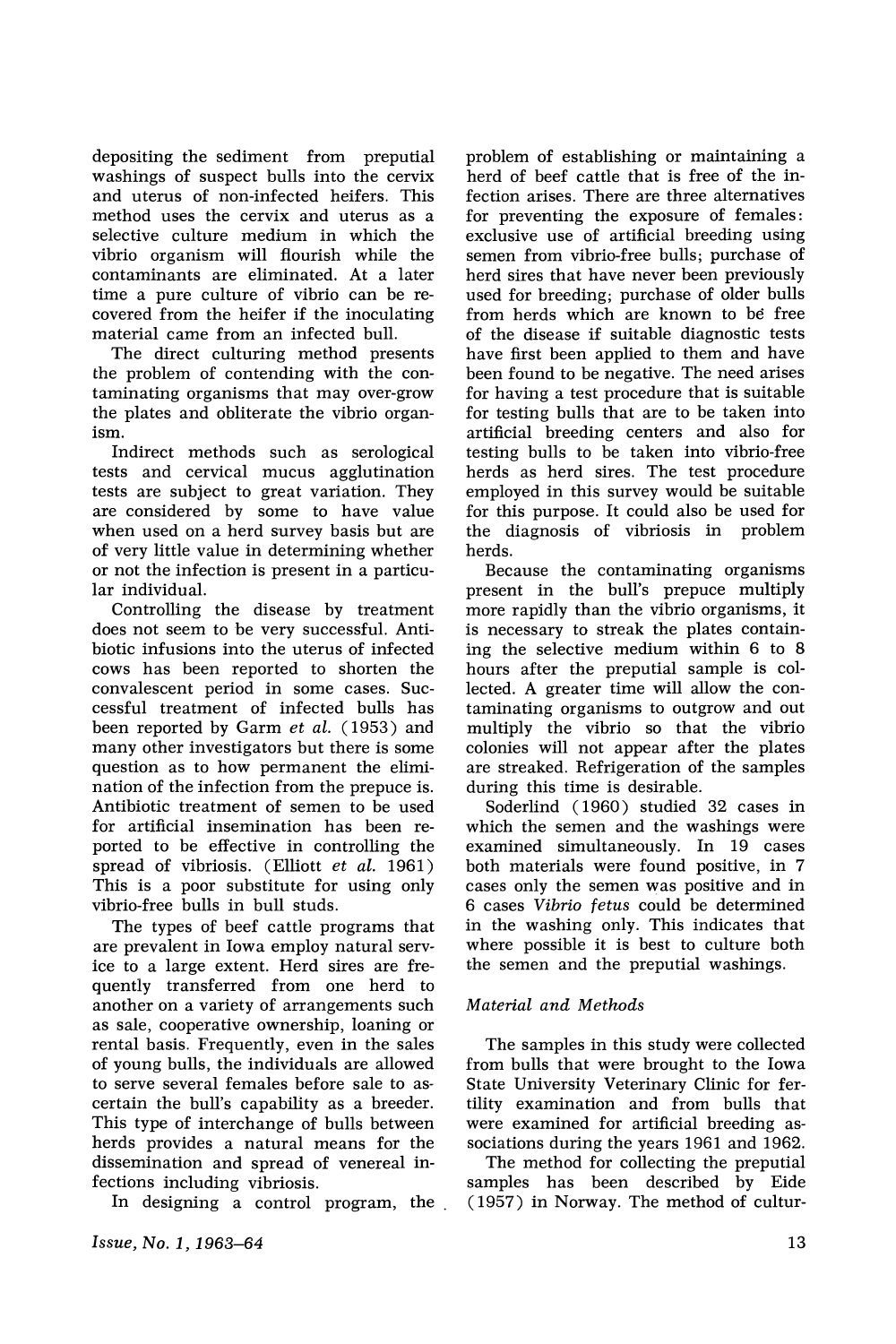

Figure 1



Figure 3

ing Vibrio fetus on the special selective medium was originally described by Florent *et al.* (1956) in Belgium and later was modified by Sazegaard (1962) in Norway. These methods will be described in detail because they have not yet appeared in the literature of this country.

The equipment used in collecting the sample is taken from the sterile package and assembled just prior to obtaining the sample (Fig. 1) The external preputial orifice of the bull to be sampled is massaged until the bull urinates. The preputial area is then cleaned and dried. (Fig. 2) A sterile glass tube six inches long and one half inch in diameter is inserted into the preputial orifice. (Fig. 3) A sterile plastic inseminating pipette is attached to a four foot length of sterile rubber tubing and passed through the glass tube into the preputial cavity. (Fig. 4) The six inch glass tube is pulled back and the ex-



Figure 2

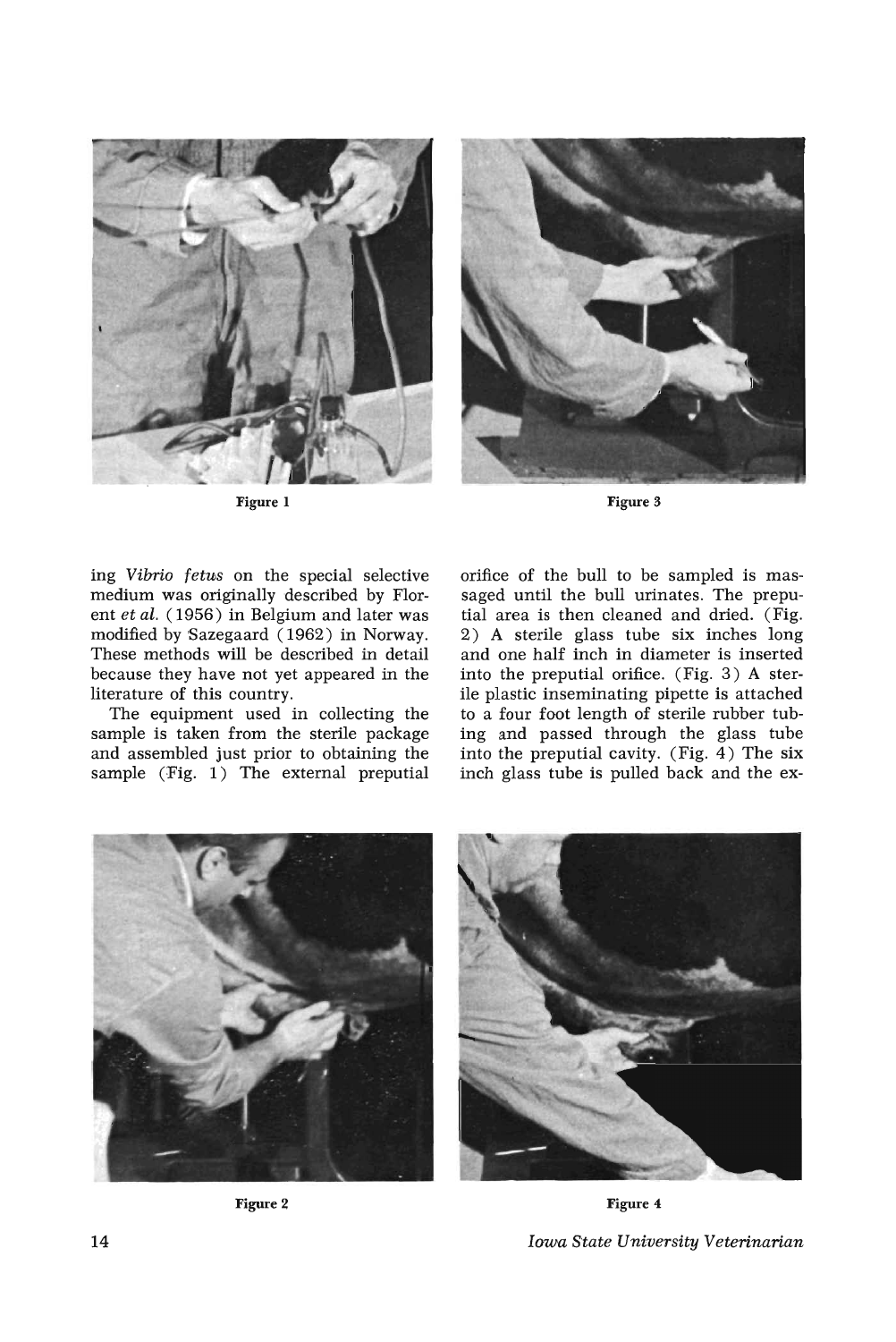ternal preputial orifice compressed around the inseminating tube by hand pressure. The rubber tubing is connected to a bottle containing 125 ml of thiol broth (Difco No. B 434). Thirty grams of the powder and 1000 ml of distilled water are sterilized in the usual way. After cooling 1% bacto suplement B (Difco No. B276) may be added aseptically and the medium is put into sterile bottles in 125 ml amounts.

The thiol medium is allowed to pass into the preputial cavity by gravity flow and prevented from spilling out of the preputial orifice by continued hand pressure around the pastic pipette. (Fig. 5)



Figure 5

The fluid in the preputial cavity is massaged vigorously for four minutes. At the end of this time the bottle is inverted and lowered and the fluid is drawn back into the bottle by the suction apparatus. (Fig. 6) If good technique is used, a sample containing only organisms present in the preputial cavity can be collected.

Ruebke (1950) studied the bacterial flora of the bovine male genitalia and found that the prepuce commonly contained organisms of the genera *Alcaligenes, Bacillus, Bacterium, Corynebacterium, Escherichia, Micrococcus, Proteus, Pseudomonas* and *Streptococcus.* The members of the genera *Micrococcus* and *Corynebacterum* were the predominant organisms found in the specimens.

The *Proteus, Pseudomonas, Streptococci, Micrococci* and *Escherichia* are the organisms that frequently cause an overgrowth of plates and obliterate the results of cultural studies for virbrio. Because the *Vibrio* genus is a slow growing group, ordinary cultural methods do not yield satisfactory results for the diagnosis of vibriosis from preputial washings.

A special medium is necessary for the primary isolation of vibrios. As a basal medium, thioglycollate medium without dextrose or indicator (Difco No. B 430) is used. To this medium 2% agar agar is added. The medium is prepared according to the usual practice and after sterilization and cooling to 45° C, the following substances are added:

- 1. 10% defibrinated cattle blood.
- 2. Brilliant green in concentrations of 1: 25,000 and 1: 50,000. A stock solution of 0.2% brilliant green is made. To each 110 ml of medium (100 ml thioglycollate medium plus 10 ml blood), 2.2 ml (1:25,000) and 1.1 ml (1: 50,000) of the 0.2% brilliant green solution is added, respectively. It has been pointed out by Florent (1956) that the brilliant breen has an inhibitory effect on fecal streptococci.
- 3. Novobiocin in a concentration of 1: 50,000. A stock solution of 0.5% novobiocin is made. To each 110 ml of the medium (100 ml of the thioglycollate medium plus 10 ml blood) 0.55 ml of the 0.4 % novobiocin solution is added. Saxegaard (1962) has pointed out that the novobiocin has an inhibitory effect on *Proteus.*

After thorough mixing the medium is poured into petri dishes at a thickness of five mm.

For inoculation of the plates an appropriate amount of the sample from the bull's prepuce is divided into sediment and supernate either by gravity or centrifuging for five minutes at 3000 RPM. Eight plates are inoculated altogether.

*Issue, No.1, 1963-64*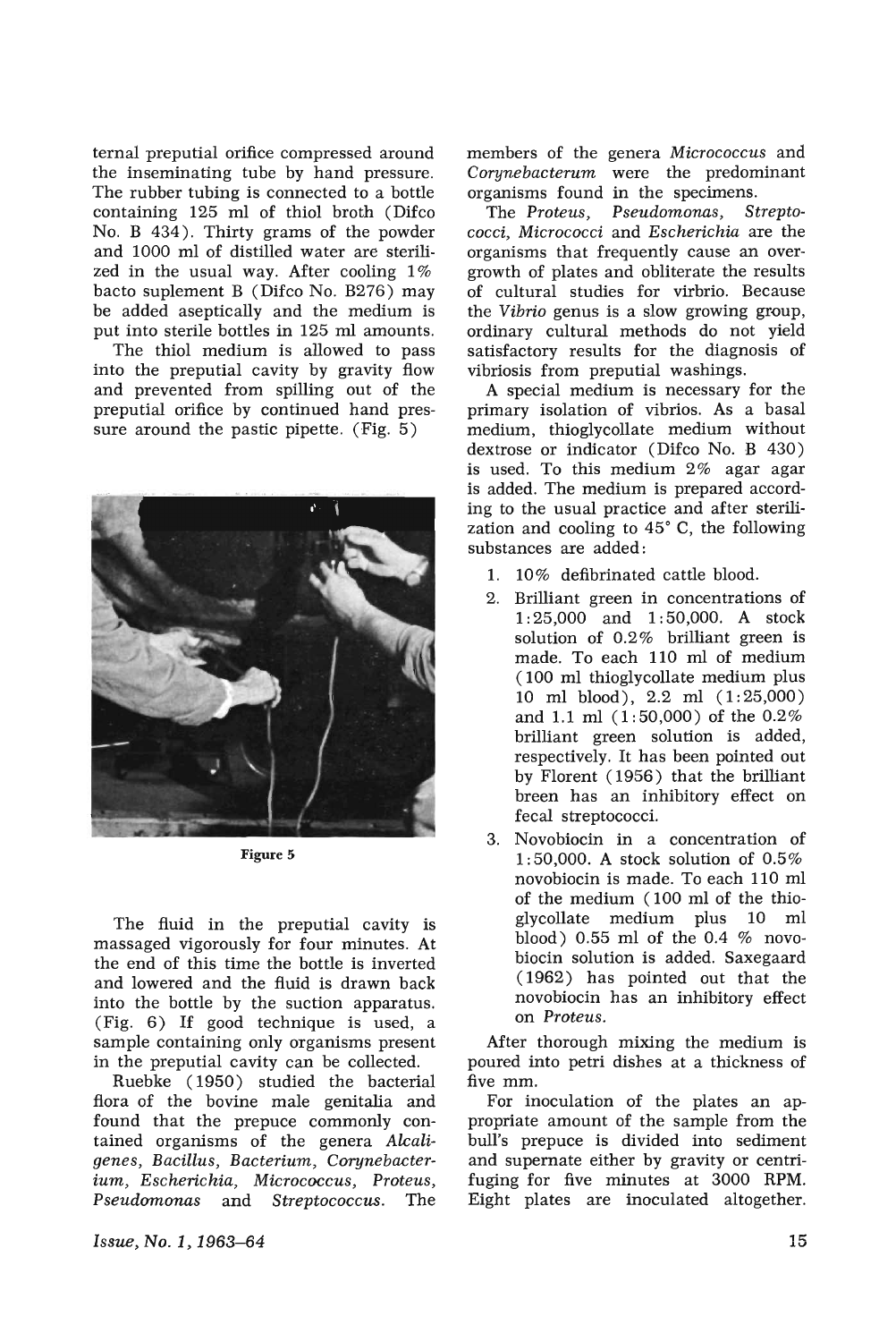

**Figure 6**

Four plates are inoculated with the sediment and four with the supernate from about five mm. below the surface. To insure that abundant inoculation is made, loops of inoculum are spread over the plate as much as possible. (Fig. 7) One half of



**Figure 7**

the plates will have a concentration of 1: 25,000 and one half a concentration of 1: 50,000 brilliant green. It is interesting to run concurrent controls of plates of thioglycollate medium without any inhibitors. The plates are incubated at 37° C for six days in closed containers in an atmopshere consisting of 5% oxygen, 10% carbon dioxide and 85% nitrogen. (Fig. 8)

The plates are examined on the third and the sixth days after inoculation. Growth of vibrio colonies is usually not profuse at three days. The colonies of contaminating bacteria are usually restricted by the inhibitors and after six days the vibrio colonies will be visible between the larger colonies if they are present. Many of the plates with additive will have only vibrio colonies growing on them. (Figs. 9 and 10) The plates are examined under a stereomicroscope and suspicious colonies are suspended in saline and examined under the phase contrast microscope. The typical vibrio morphology and motility are easily identified by this method. Colonies of vibrio are inoculated in tubes containing thiol broth (Difco No. B434) to which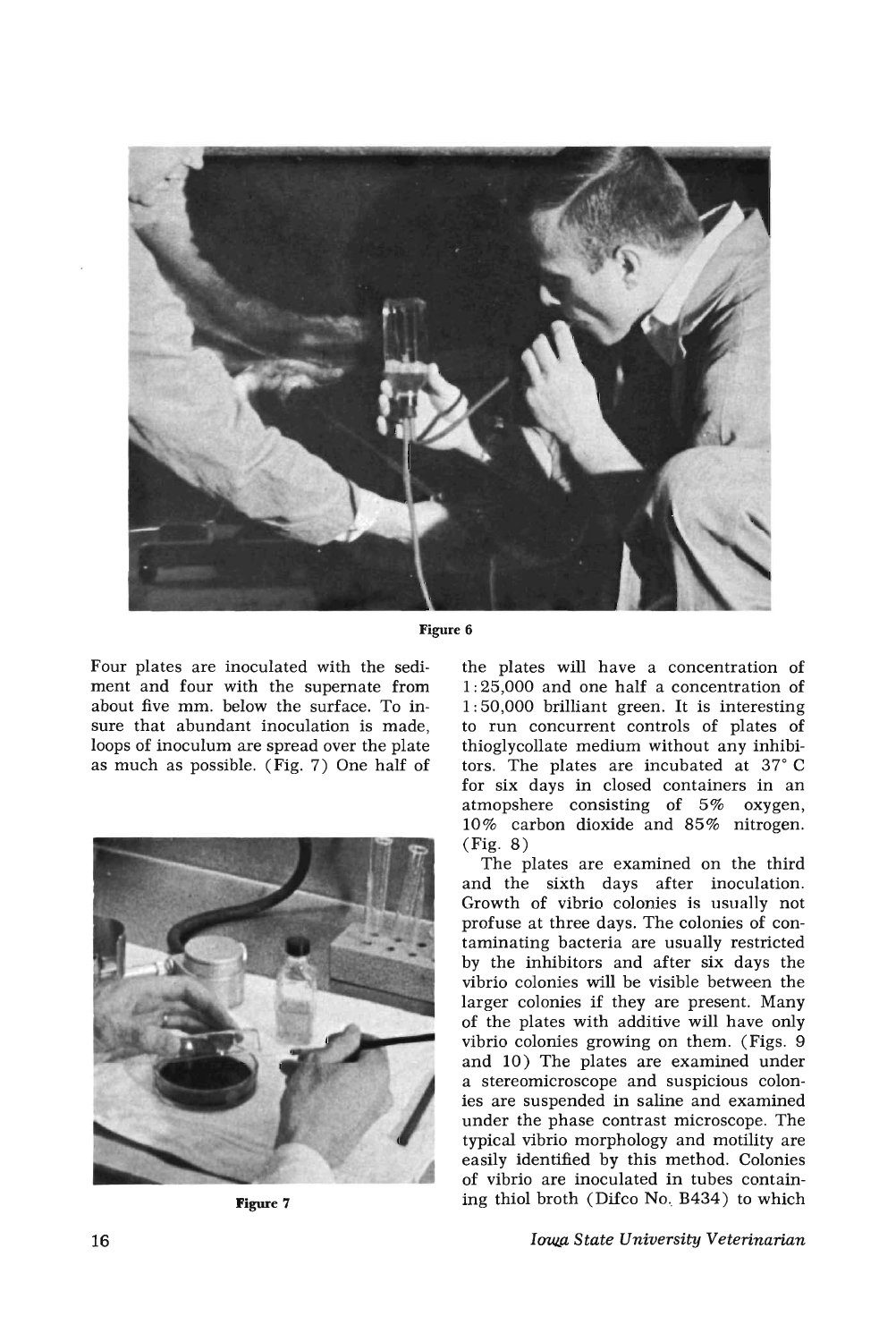

Figure 8

is added 0.1% agar agar and enriched with 1% bacto supplement B. Vibrio will grow in this medium a little below the surface in an ordinary incubator at 37° C in normal air environment. A three day growth in this medium is used to incoulate tubes containing media for biochemical characterization of the vibrio isolated.

Biochemical tests used to characterize the vibrio strains recovered were catalase, *HzS,* 3.5% NaCI tolerance and 1% glycine tolerance according to the work of Bryner and Frank (1955) and Frank and O'Berry (1962).



Figure 9



**Figure 10**

*Issue, No.1, 1963-64*